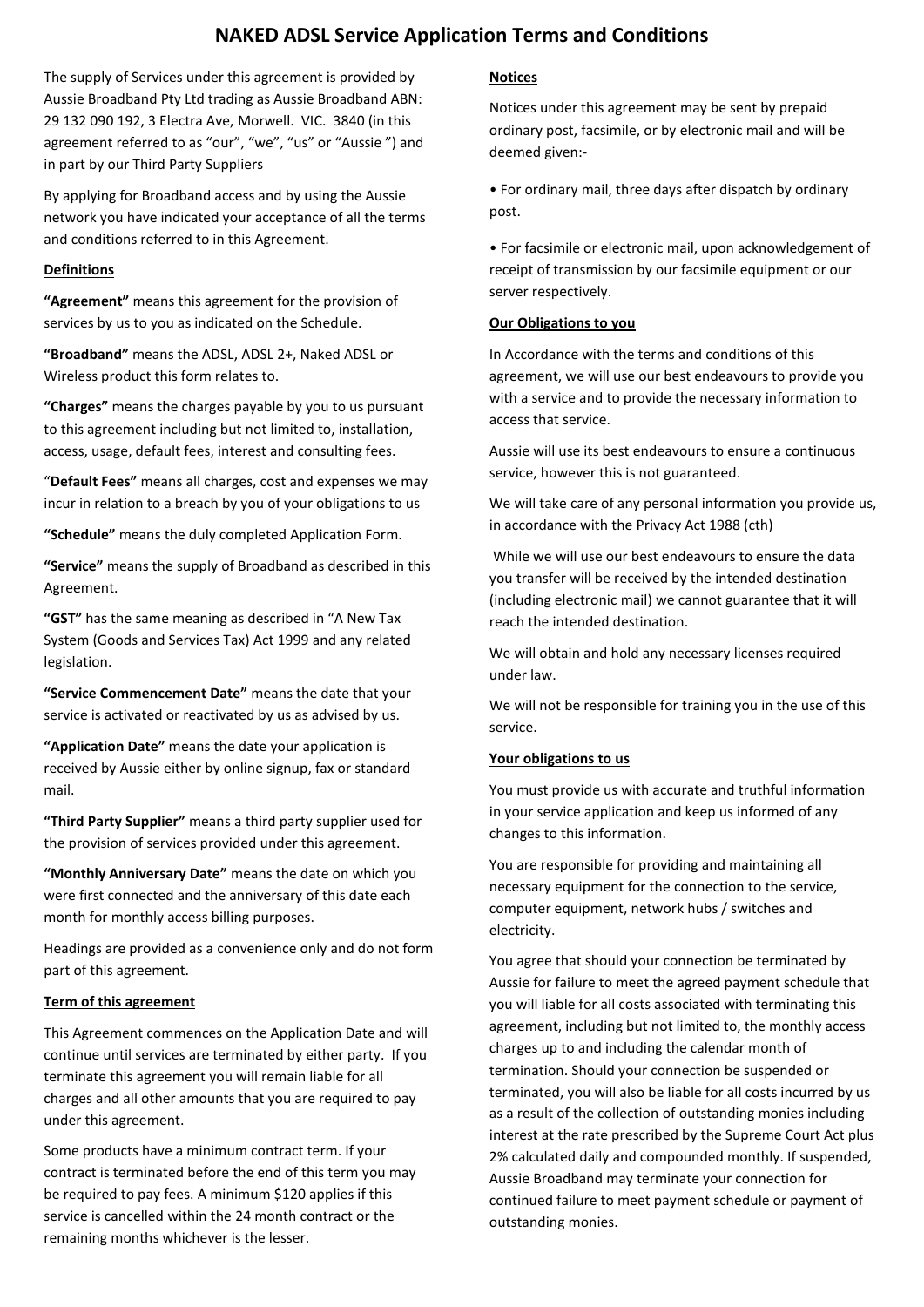You will indemnify us and any Third Party Suppliers in respect of all costs, damages, loss whatsoever including any third party claims or costs, howsoever arising from any default, breach or termination of this Agreement by you.

You agree that we may use Third Party Suppliers for the provision of this Service.

You agree that you will not contact any of our Third Party Suppliers for any reason in relation to this connection.

You acknowledge that if you do contact one of our Third Party Suppliers that you will be liable for all costs imposed on us by our Third Party Supplier.

You must pay for all applicable installation costs at the time of application for your ADSL Broadband Service. Your first month's access fee and any other items will be charged on the connection of your service and thereafter on your "Monthly Anniversary Date"

If you withdraw your order there is a fee of \$19.25. If you withdraw your order within 24 hours of the scheduled appointment time there is a late withdrawal fee of \$93.50. If the appointment is required to be rescheduled there is an additional fee of \$93.50 and will also incur a further 10 business days for processing of the order. If there is any fee for service or incorrect call out fees the fee is \$75 for the attendance then \$30 per 15 minutes. If we complete an IULL and convert a PSTN & SSS service to a Naked DSL and then need to reverse such as wrong location / number there is a fee of \$177.10.

Should you not be able to be connected or receive a service you will be refunded your installation costs to your nominated bank account within 7 days.

#### **Your obligations to us (cont)**

If your account remains in default your account will be suspended until paid in full. You acknowledge that our payment terms are 7 days, should your credit card account not be able to be debited for any reason, you will be considered in default.

#### **Service Description**

Any transmission speeds referred to by us refer to the maximum theoretical speed achievable with the service under ideal conditions, and you acknowledge that actual speeds may be different than the theoretical speeds. Speeds may vary for reasons which include but are not limited to: Third Party Supplier network congestion, Third Party Supplier line interference, internet congestion, contention ratios and errors in the configuration of your equipment.

The service is provided on an "as is" basis and we cannot guarantee the provision of the service to you where the service is reliant on a Third Party Supplier.

No service level guarantee is provided for this Service. We will use our best endeavours to provide timely restoration of service, however no guarantee is provided.

#### **No Liability**

The Service can only be provided through a telephone line where the exchange for that line is enabled for ADSL or ADSL 2+ and the line is within the coverage area.

#### **Interference with the Service**

You agree that you will:

- Not interfere with normal operation of the service or any facility, or make either unsafe.
- Allow any Third Party Suppliers or Aussie Broadband safe access to the customer premises if required.

• Ensure that our Third Party Suppliers or Aussie Broadband are provided with sufficient and timely access to the customer premises to enable our Third Party Supplier or Aussie Broadband to provide the service.

• If you do not have control or have access to the premises in which the service is delivered, you must:

• Procure for our Third Party Suppliers and Aussie Broadband all such access to the premises as may be required.

• Indemnify our Third Party Supplier and Aussie Broadband against any claim by the owner or occupier of the service premises, or any other person, in relation to the entry of those premises.

#### **Acceptable Use Policy**

You agree not to use your access for illegal purposes and to conduct yourself in a responsible and considerate manner, and acknowledge that cracking, hacking, crashing, spamming, transmission or storage of copyright infringing or any data which would contravene Australian laws relating to the production and distribution of pornographic material or distribution of virus is forbidden, as is unauthorised access to system areas and information on the Aussie Broadband network or any systems connected to the Aussie Broadband network

You agree to accept total responsibility for the content of files owned by you and stored on the Aussie Broadband network, and also accept total responsibility for any data transferred or caused to be transferred across the Aussie Broadband network. You agree that you will not send unsolicited bulk commercial e-mail via any method.

You acknowledge that we do not edit or control the content and form of any information or data accessed through the Service.

You are responsible for maintaining the secrecy and confidentiality of all access information required by you to access to the Service, and you agree not to disclose this to any other person.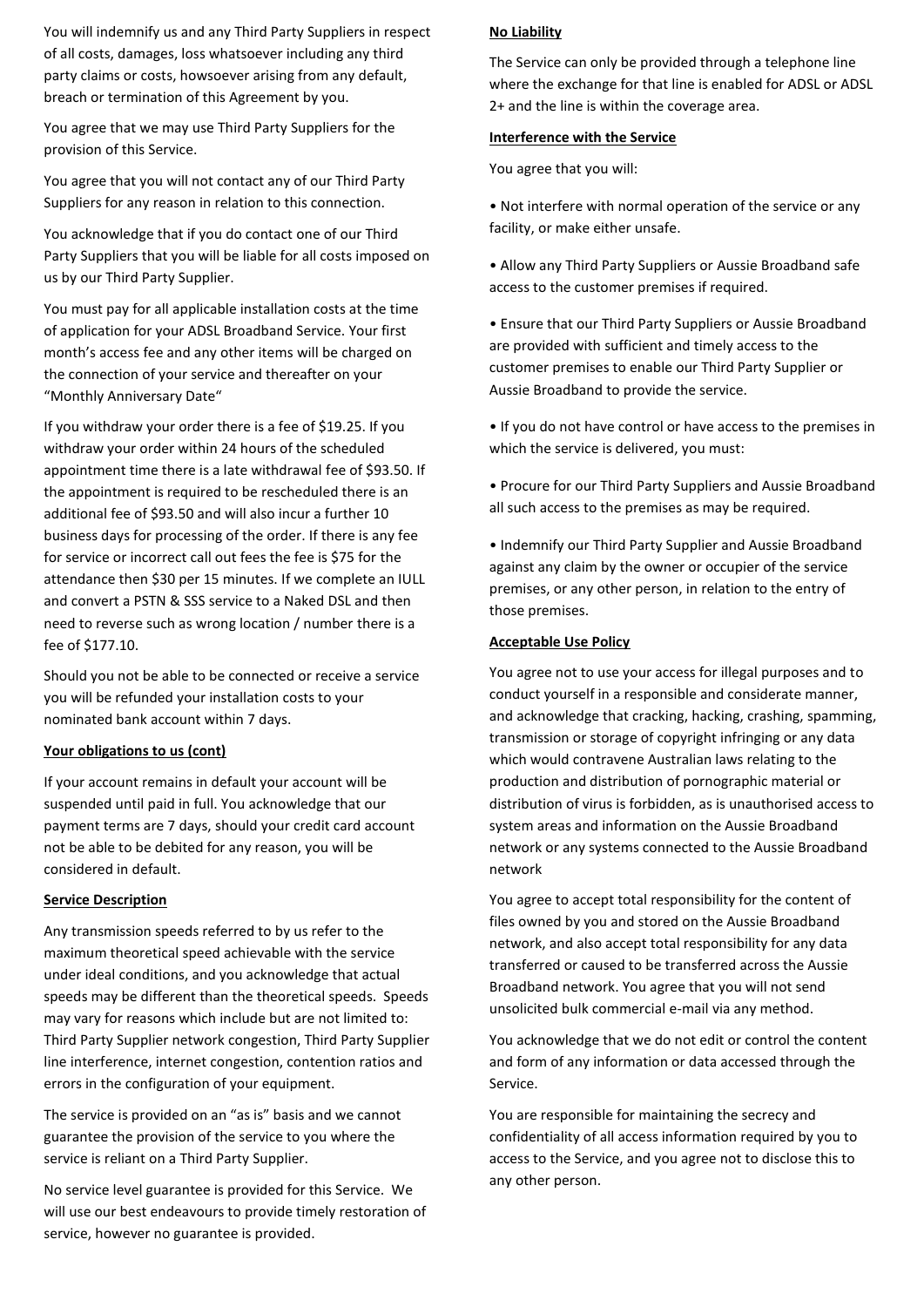You must notify us immediately if your username and/or password are lost or you think that someone may be using them. You will be responsible and liable for any unauthorized use of the Service.

You acknowledge that we may introduce a Fair Use Policy in respect of this Service. We may only introduce a Fair Use Policy by providing 60 days Notice to you.

#### **Technical Support**

Our Service includes free technical support for the installation and commissioning of Service. This support is only provided by E-mail, Telephone and via our website.

On Site visits are available for an additional fee.

## **Hardware**

Our modems are a residential grade model and while they do provide sufficient WiFi signal for most households, unfortunately we cannot guarantee how well it will work in your household due to the materials your house may be made of and the amount of interference in your area.

## **Warranty on Hardware**

The warranty provided on hardware supplied as part of the Connection is limited to the manufacturer's warranty.

## **IP Address Space**

You agree that the IP addresses assigned under this agreement remain the property of Aussie Broadband and/or our Third Party Suppliers and that IP addresses may change from time to time.

# **Governing Law**

The agreement will be governed by and construed in accordance with the law of the state of Victoria.

#### **Assignment**

Aussie Broadband may assign any or all of the rights and obligations on its part contained herein. You may not assign any of your rights or obligations hereto.

# **Information**

You authorise Aussie Broadband to make enquires as to your credit rating at any time and to report any delinquencies and any other information concerning you.

#### **Amendment**

Aussie Broadband may amend this agreement from time to time, providing 21 days written notice to you. The amendment will take effect unless you notify us in writing of your objection and cancellation. This Agreement can only be varied as provided in this clause or by agreement of both parties.

# **Cancellation of Service**

Cancellation of your service must be provided 30 days prior to the required date by calling us on 1300 880 905 as we do not pro rata your monthly charges.

#### **Direct Debit Request Service Agreement**

#### Debiting details:

The contracted Plan with monthly payments in advance will be debited to the customer's account upon connection with Aussie Broadband Pty Ltd. An Excess Data Charge if applicable. Other charges including VOIP services, Pay TV or other additional services will be debited to the customer's account as per the separate individual contract

The Customer will be advised 14 days in advance of any changes to the Credit Card/Direct Debit arrangements.

For all matters relating to the Credit Card/Direct Debit arrangements, the Customer can:

- Call our Customer Information line on 1300 880 905
- Visit our office (Information supplied as below)
- Email us at accounts@aussiebroadband.com.au
- Send written correspondence outlining the request/issue to the above address and allow 7 working days for the amendments to take effect.

The customer should be aware that Direct Debiting through BECS is not available on all accounts and Account details should be checked against a recent statement from their Financial Institution.

If you are in any doubt, you should check with your Ledger Financial Institution before completing the drawing authority.

It is your responsibility to ensure sufficient cleared funds are in the nominated debiting account when the payments are to be drawn.

If the due date for payment falls on a non-working day or public holiday, the payment will be processed on the next working day. If the Customer is in any doubt, please refer to point 3 for further clarifications.

For returned unpaid transactions, the following procedures will apply:

The Customer will be emailed to advise that the payment has been rejected within 2 working days.

If no response has been received within a period of 2 working days, the Customer's account will be suspended until the matter has been resolved.

# Fees and charges:

\$5.50 Returned Unpaid Transaction Fee applies. \$5.50 Administration fee for all Credit Card/Direct Debit transactions retried for payment applies. \$10.00 late payment fee for payments received past the due date.

Any costs associated with the return of unpaid transaction fees that our bank may charge to Aussie Broadband, will be charged directly to the Customer.

All customer records and account details will be kept private and confidential to be disclosed only at the request of the Customer or Financial Institution in connection with a claim made to an alleged incorrect or wrongful debit.